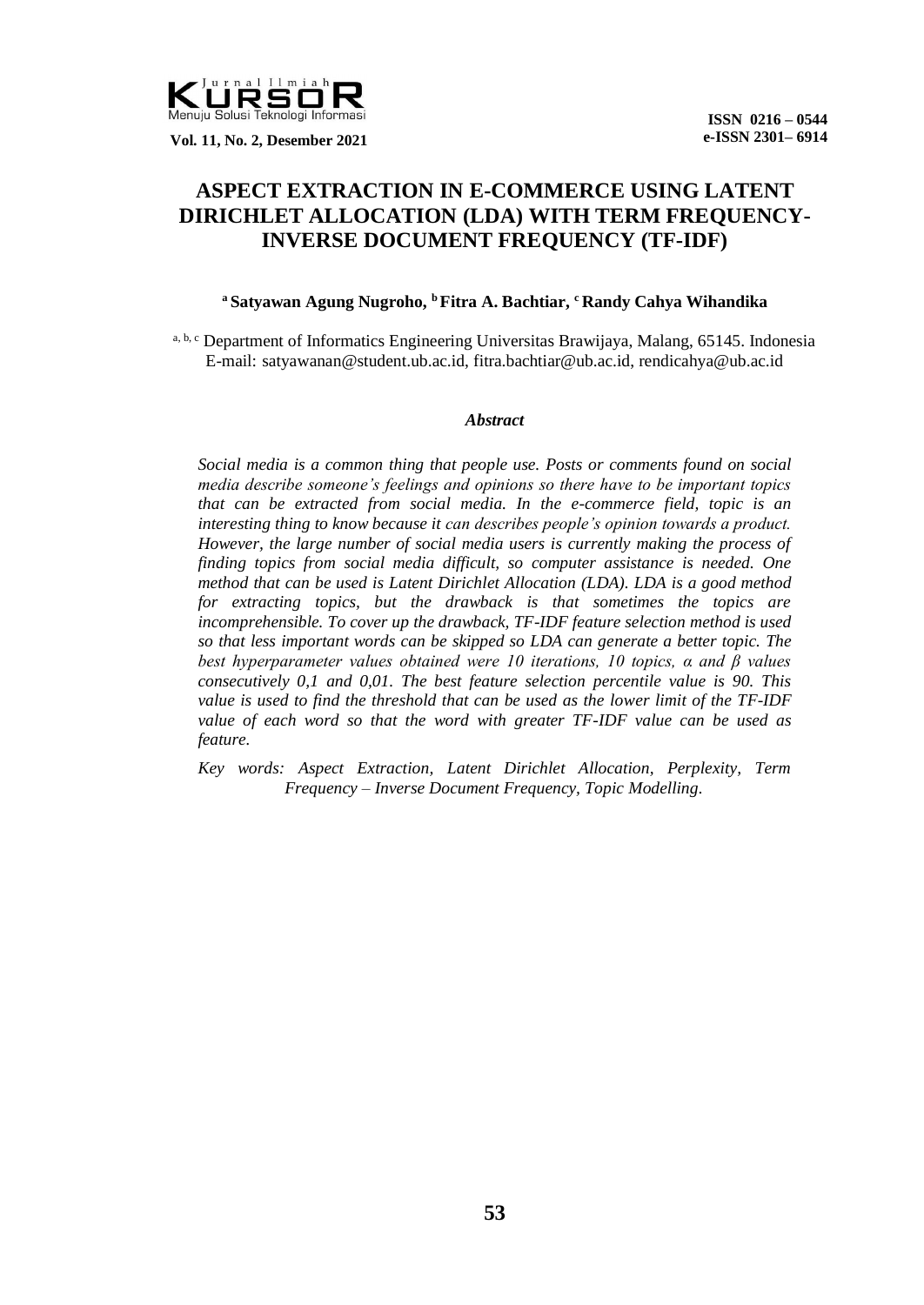## **INTRODUCTION**

These days, e-commerce is commonly used by people around the world to buy things they want with ease. In 2019, 90% of Indonesian citizens who are 19 to 64 years old made a transaction on an e-commerce website [1]. On most e-commerce websites, users can leave comments on the section provided. These comments usually contain text, video, or image data.

Each comment certainly has a topic that is the core of information that represents user's thoughts on the product that they comment on. These comments are proven to be able to describe the user's emotion or opinion accurately [2]. However, as the number of ecommerce users increases, it becomes difficult to get a topic or generalization from a collection of user expressions. Also, most social media do not show the summary of the information. Therefore, there is a need to create a summarization on a given topic. The topic extraction may take a long time and the resulting topic can be subjective [3]. Given these limitations, computer assistance is needed to facilitate the process of extracting topics from these many sources.

One of methods could be used in extracting aspects of textual information is known as topic modeling. Topic modeling is an unsupervised approach that assumes each document contains several topics and these topics are a probability distribution of a collection of words. The output of this approach is several groups of words that are considered to represent a topic in a document [4]. There are two methods commonly used in the topic modeling approach, namely Probabilistic Latent Semantic Analysis (PLSA) and Latent Dirichlet Allocation (LDA) [4]. PLSA is a method that determines the words forming the topic by looking for the probability of a topic in the document then looking for the probability of a word in the topic [5]. The two methods, PLSA and LDA, can be used to model the topics contained in the document. However, in the LDA method was proven to solve topic modeling problems by obtaining a lower perplexity value compared to the PLSA method.

In several studies, LDA has also proved to be effective in extracting aspects of information. In [2], LDA was used to find review topics on TripAdvisor, especially in the

city of Phuket. In this study, LDA is said to be able to find topics with little bias. In [6], LDA is also used to find review topics on TripAdvisor but focuses on hotel reviews. The result is that LDA can identify 30 topics and the topics were named by two researchers. The topics are named based on the logical relationship formed between words that often appear on a topic. Whereas in the [3], LDA was used to find the topic of complaints given to the Customer Financial Protection Bureau. The results obtained are that LDA can find 40 meaningful topics. Although LDA is a method that can work effectively to extract topics, the resulting topics are sometimes not clearly understood by humans. This is because the words contained in a topic are sometimes less related to one another so that the relationships between words are less understandable and make it difficult to know the topics that are formed in the word collection [7].

In this study, LDA and Term Frequency-Inverse Document Frequency (TF-IDF) is used to detect topics in e-Commerce documents. Feature reduction is used to reduce the number of features in the document. To reduce the appearance of unclear words, the feature selection method using TF-IDF is used to remove words that are deemed less meaningful. Compared to N-Gram, the results of feature selection carried out with TF-IDF produce better features seen from the results of its application to machine learning algorithms [8]. The topic distribution  $(\alpha)$ , distribution of a word in a topic  $(\beta)$ , and number of topics will determine the topic extraction results [9]. Thus, LDA hyperparameters will be determined by experiment to maximize the results. Thus, this research expects to help determine the best hyperparameters for LDA as well as many words that need to be removed to improve the quality of the resulting topic.

## **METHODOLOGY**

## **Topic Extraction Overview**

The overview of the Topic Extraction Model is shown in Figure 1. The first step of the topic extraction is data pre-processing. Basic text pre-processing is performed such as tokenizing etc. The second step is TF-IDF feature selection to reduce the number of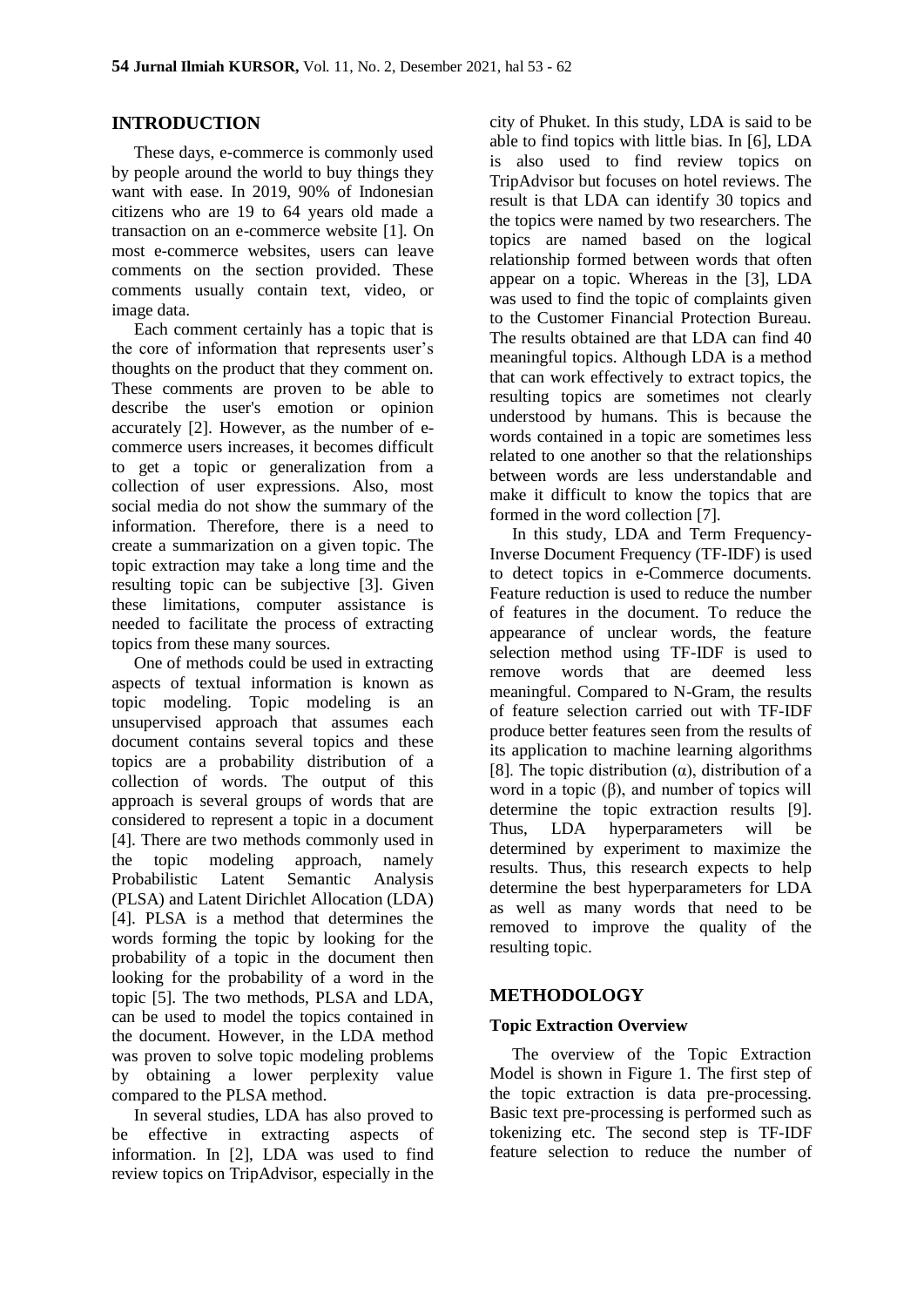features. The third step is extracting topic using LDA.



Fig 1. Topic extraction model

There are two topic extraction models which use feature selection and not using feature selection. The details of each steps is described in the following:

## **Data Collection**

The data used in the study were collected from database repository. The data used are obtained from the Kaggle website "Grammar and Online Product Review" which can be accessed at a strategies at a strategies at a strategies at a strategies at a strategies at a strategies at a strategies at a strategies at a strategies at a strategies at a strategies at a strategies at a strategies at a

https://www.kaggle.com/datafiniti/grammarand-online-product-reviews. The dataset used is a collection of product reviews taken from several online shopping sites. The dataset contains 71046 data with various features such as review sentences, review titles, categories, review sources, and many others. For aspect extraction, the only required feature is the review text so that other features can be ignored. To keep the data variated, the order of the data is randomized to reduce the likelihood of data from the same category appearing close together. The total data used are 1000 data by taking the top 500 data as training data while the bottom 500 data as test data.

#### **Data Pre-Processing**

At this stage, pre-processing is performed to prepare the data so that feature selection and topic extraction can be done. First, tokenizing is done to separate each word in the documents, remove punctuation marks, and also change all letters to lowercase. Then, filtering is done to eliminate less important words. After that, lemmatization is performed to change the affixed words into its basic form. In this research, stemming was not used because the data used was in English and if stemming was used, many words in English would be cut off.

## **TF-IDF Feature Selection**

TF-IDF is a weighting method commonly used in text mining. Weighting is done to convert text data into the numeric form so that it can be processed by the computer. TF is the value of the occurrence of a word in a document. The more often a word appears in a document, the greater the TF value. IDF is the value of the occurrence of a word in all existing documents. The more often a word appears in several documents, the more common the word is so that it should not be used [10].

The steps needed to calculate TF-IDF value according to [11] are:

1. Calculate the TF value of each word in each document using Equation (1).

$$
wTF(t) = \{0, TF = 0 \ 1 + 1 \}
$$
  

$$
log log (TF(t)), TF > 0
$$
 (1)

2. Calculate the IDF value of each word using Equation (2).

$$
IDF(t) = log(\frac{|D|}{DF(t)})
$$
\n(2)

3. Calculate the TF-IDF value using Equation (3).

$$
TFIDF(t) = wTF_{t,d} * IDF
$$
 (3)

Where *wTF (t)* is the weight of the *TF* of a word, *TF* is the occurrence of a word in a document, *IDF (t)* is the IDF weight of a word in a document, *|D|* is the number of existing documents, *DF (t)* is the number of documents that contain the word  $t$  in it,  $TF$ - $IDF(t)$  is the TF-IDF value of a word in a document.

Once every word in the document has its TF-IDF value, the next step is to omit words that have low TF-IDF values. The process is as follows:

- 1. Sort the words based on the TF-IDF value in descending order.
- 2. Choose a percentile value and calculate it. The calculated value is then selected to be the threshold.
- 3. Words that have a TF-IDF value greater than the threshold are the words that are going to be used, whereas the words that have a TF-IDF value less than the threshold are not going to be used.

The percentile value is chosen through the experiment. The values that are going to be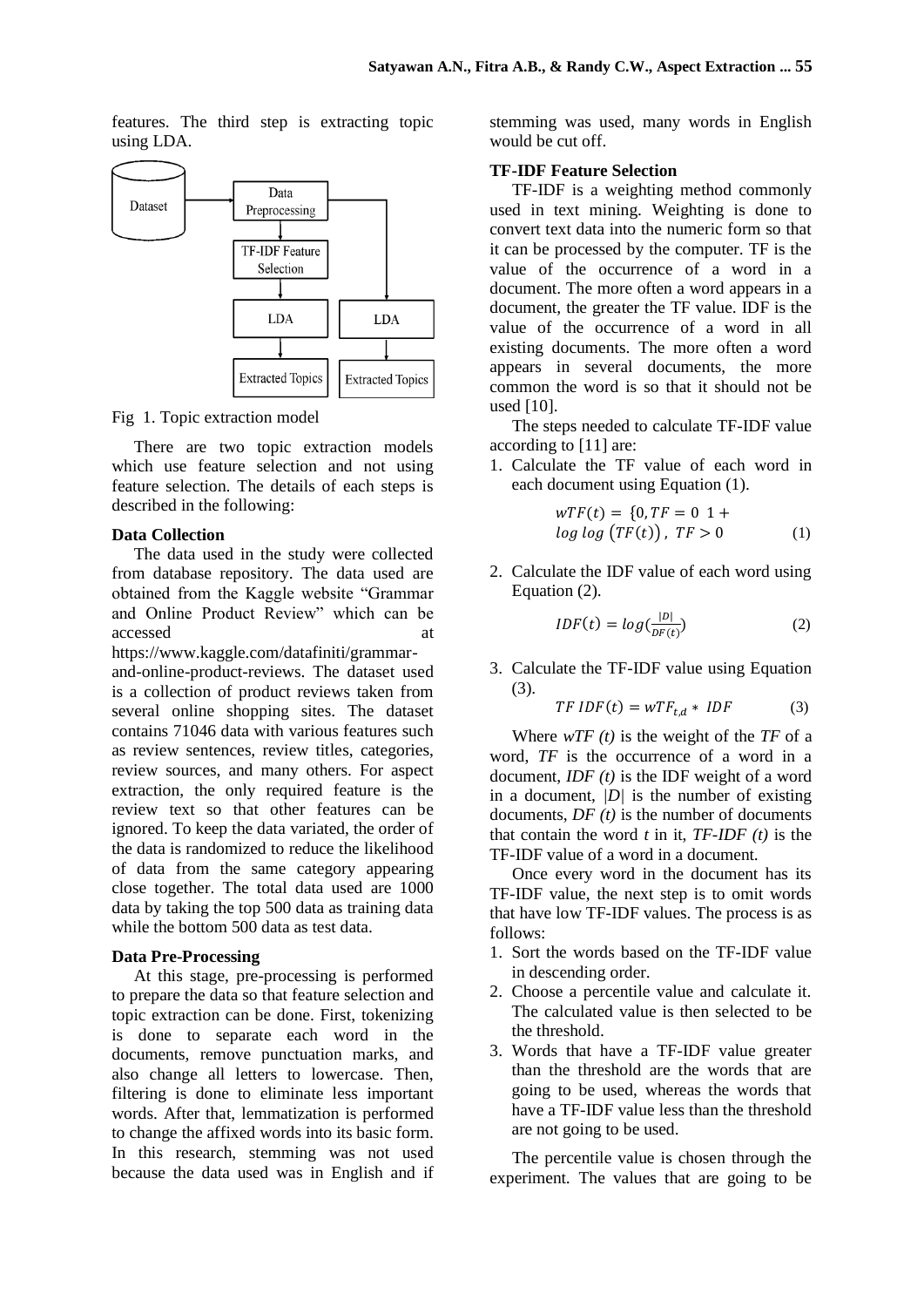experimented on are 10, 20, 30, 40, 50, 60, 70, 80, and 90.

#### **LDA Topic Modelling**

There are several steps in the LDA Topic Modelling. LDA considers existing documents to be a collection of several hidden topics and each topic is a collection of several words [6]. The steps needed to extract aspects with LDA are:

First, initialize the  $\alpha$ ,  $\beta$ ,  $K$ , *i* value.  $\alpha$  is a parameter that determines the topic mixture in a document. The higher the *α* value, the more topics will be contained in a document.  $\beta$  is a parameter that determines the word mixture in each topic. The higher the *β* value, then each topic will have more words [12]. *K* is the number of topics, and *i* is the number of iterations.

In this study, the  $\alpha$  value will be searched between 0.1 to 1, the *β* value will be searched between 0.01 to 1*,* the *K* value will be searched between 2 to 40*,* and the *i* value will be searched between 10 to 100.

The *α* and *β* values are both extremely important to the topic that will be generated by LDA, therefore to make sure these 2 values are assigned with the best possible value, there will be an experiment conducted on these 2 values. The experiment is conducted by running LDA with the *K* and *i value* set to the best value, and the  $\alpha$  and  $\beta$  will be changed through each runs. There will be 2 scenarios regarding this experiment. The first one is where both the *α* and *β* values are increased after each runs and the second one is where the *α* value is increased and *β* value is decreased. The purpose of these 2 scenarios is to find out the best combination of *α* and *β* values.

Second, assign a random topic for each word in each document. To simplify the calculation process, the arrangement as in Table 1 and Table 2 can be used.

Table 1. Words Topics Table Example

|                      | 1 <sup>st</sup> Topic to k <sup>th</sup> Topic |
|----------------------|------------------------------------------------|
| 1 <sup>st</sup> Word | Number of $n^{th}$ word in $k^{th}$            |
| to                   | topic                                          |
| n <sup>th</sup> Word |                                                |

|                          | raone $\mathcal{L}$ . Topics Documents Table Example |
|--------------------------|------------------------------------------------------|
|                          | 1 <sup>st</sup> Topic to k <sup>th</sup> Topic       |
| 1 <sup>st</sup> Document | Number of $kth$ topic in                             |
| tΩ                       | m <sup>th</sup> document                             |
| m <sup>th</sup> Document |                                                      |

Third, for each word  $(n = 1$  to *N*), subtract 1 from the *n th* word in Table 1 and the *mth* document in Table 2. The word is considered missing because the topic probability calculation will be done for that word.

Fourth, Calculate the probability of the  $n^{th}$ word for each topic  $(k = 1$  to  $K$ ) using Equation (4).

$$
w_n t_k = \frac{\text{count}(w_n | t_k) + \beta}{\text{count}(t_k) + W * \beta} * \frac{\text{count}(w \text{ in } D | t_k) + \alpha}{\text{count}(w \text{ in } D) + K * \alpha} \tag{4}
$$

Where *W* is the number of unique words, *K* is the number of topics, *D* is the document where *w<sup>n</sup>* is located.

Fifth, calculate the highest topic probability of a word using Equation (5). The topic with the highest probability will become the new topic of *wn*. Then the values in Table 1 and Table 2 are updated after assigning new the topic to  $w_n$ .

$$
p(t_k) = \frac{t_k}{\sum_{k=1}^{K} t_k} \tag{5}
$$

Sixth, repeat the  $3<sup>rd</sup>$  to  $6<sup>th</sup>$  steps according to the specified number of iterations.

Seventh, calculate the *d* value for each word on each topic using Equation (6).

$$
\Phi(w_n t_k) = \frac{count(t_k) + \beta}{(\sum_{m=1}^N count(t_k)) + N * \beta} \tag{6}
$$

Where  $\phi$  is the word distribution of the  $k^{th}$ topic, *w* is word, and *t* is topic.

Eight, calculate the  $\Theta$  value for each topic in the document using Equation (7).

$$
\Theta(d_n t_k) = \frac{count(t_k) + \alpha}{count(w \, in \, d_n) + K \cdot \alpha} \tag{7}
$$

Where  $\Theta$  is the distribution of topics in the nth document, w is word, d is the document, and t is topic.

The flow chart for the overall model, preprocessing, the TF-IDF process, the LDA process, and the perplexity value calculation was made. Figure 2 provides an overview of the model created. The dataset is divided into two parts, training data and testing data. Each data is then pre-processed with tokenization, case folding, filtering, and stemming. Then, if feature selection is done, the model will select the feature to keep using the TF-IDF method. The next step is to extract the topic from the dataset using LDA and evaluate it using the perplexity score.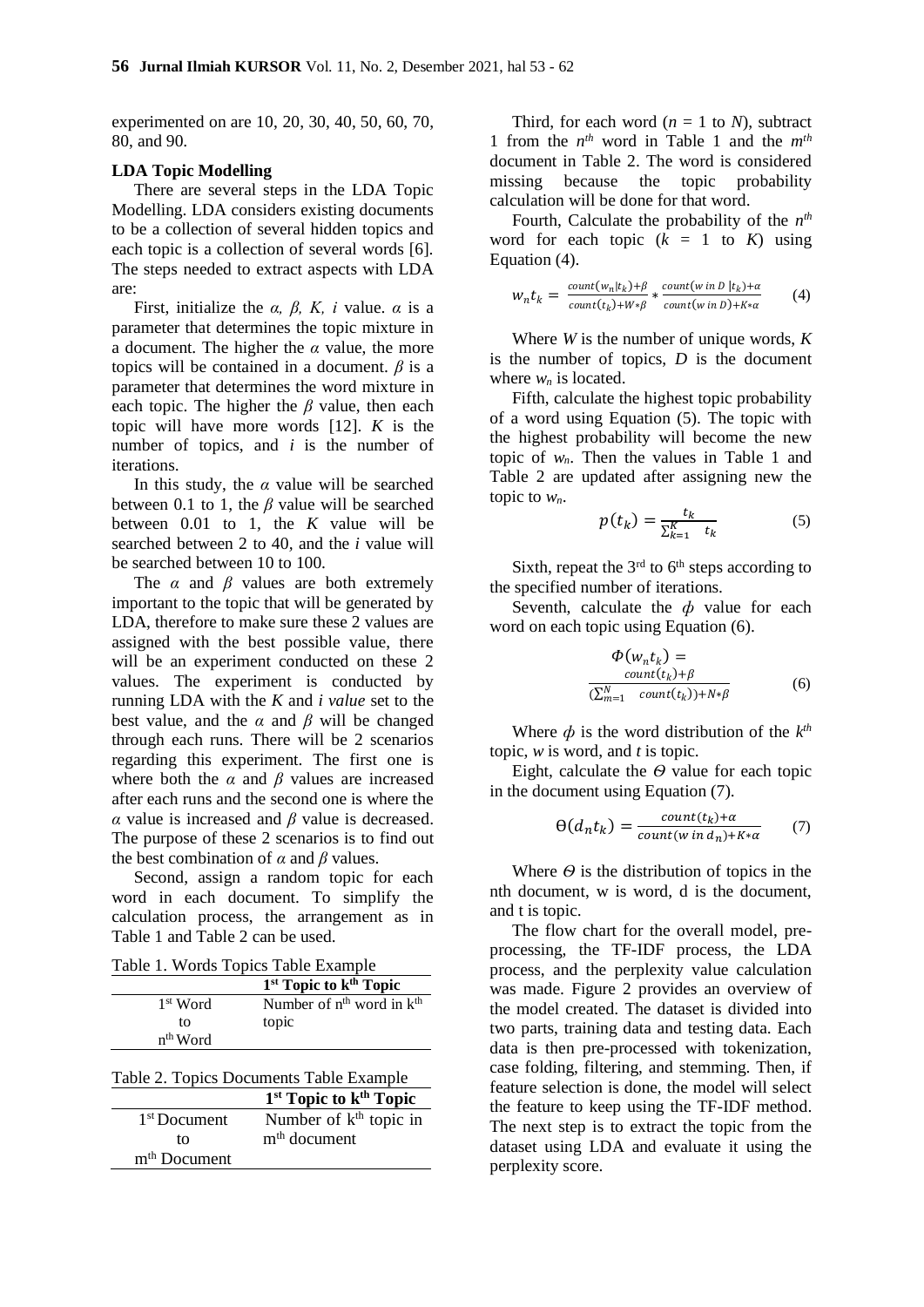#### **Evaluation**

The results of the method implementation are evaluated. To measure the performance of LDA, the perplexity value is used. Perplexity is a value that describes how uncertain the model is, so that the lower the perplexity value, the better the resulting model will be [9]. To get the perplexity value from the model created, a calculation can be done using Equation (8).

$$
Perplexity(D_{test}) =
$$
  

$$
exp\left\{-\frac{\sum_{d=1}^{M} log log (p(w_d))}{\sum_{d=1}^{M} N_d}\right\}
$$
 (8)

The LDA hyperparameter testing conducted includes the best number of iterations testing, the best number of topics testing, and the best  $\alpha$  and  $\beta$  values testing. And also to test the feature selection method, the best percentile value as the lower limit in feature selection is tested.

## **RESULT AND DISCUSSION**

In this research, four experiments in finding the optimum parameter are done. Each testing will try to find the best hyperparameter value for LDA and the TF-IDF feature selection as well. Initially, the number of topics used was 7, the *α* value was 0.1, the *β* value was 0.01 [13].



Fig 2. Model framework

#### **Number of Iterations**

The number of iterations testing is done to determine the number of iterations of the LDA process required to obtain the best quality of the topic. In this testing, the number of topics used was 7, the  $\alpha$  value was 0.1, the  $\beta$  value was 0.01, and feature selection is not done. There are 10 number of iterations tested. namely 10, 20, 30, 40, 50, 60, 70, 80, 90, and 100. The results of the

number of iterations test can be seen in Table 3 and Figure 3.

As can be seen in Table 3, the resulting average perplexity value is not much different from the smallest perplexity value of 60.015 and the largest value of 62.147. At Figure 2, the perplexity value for each number of iterations fluctuates and also uncertain, so it can be said that a large number of iterations does not affect the quality of the resulting topic. Thus, in this experiment, the number of iteration used is 10 which yield the lowest average perplexity value.

Table 3. Number of Iterations Testing

| Number of<br><b>Iterations</b> | <b>Average of Perplexity</b> |
|--------------------------------|------------------------------|
| 10                             | 60,01569026                  |
| 20                             | 60,74777191                  |
| 30                             | 60,14812664                  |
| 40                             | 62,14717162                  |
| 50                             | 60,72480628                  |
| 60                             | 60,4960433                   |
| 70                             | 60,20455816                  |
| 80                             | 61,01785                     |
| 90                             | 60,35923249                  |
| 100                            | 60,47171711                  |



Fig 3. Number of iterations testing graph

#### **Number of Topics**

The number of topics testing is done to find out the best number of topics for aspect extraction using LDA. The parameter values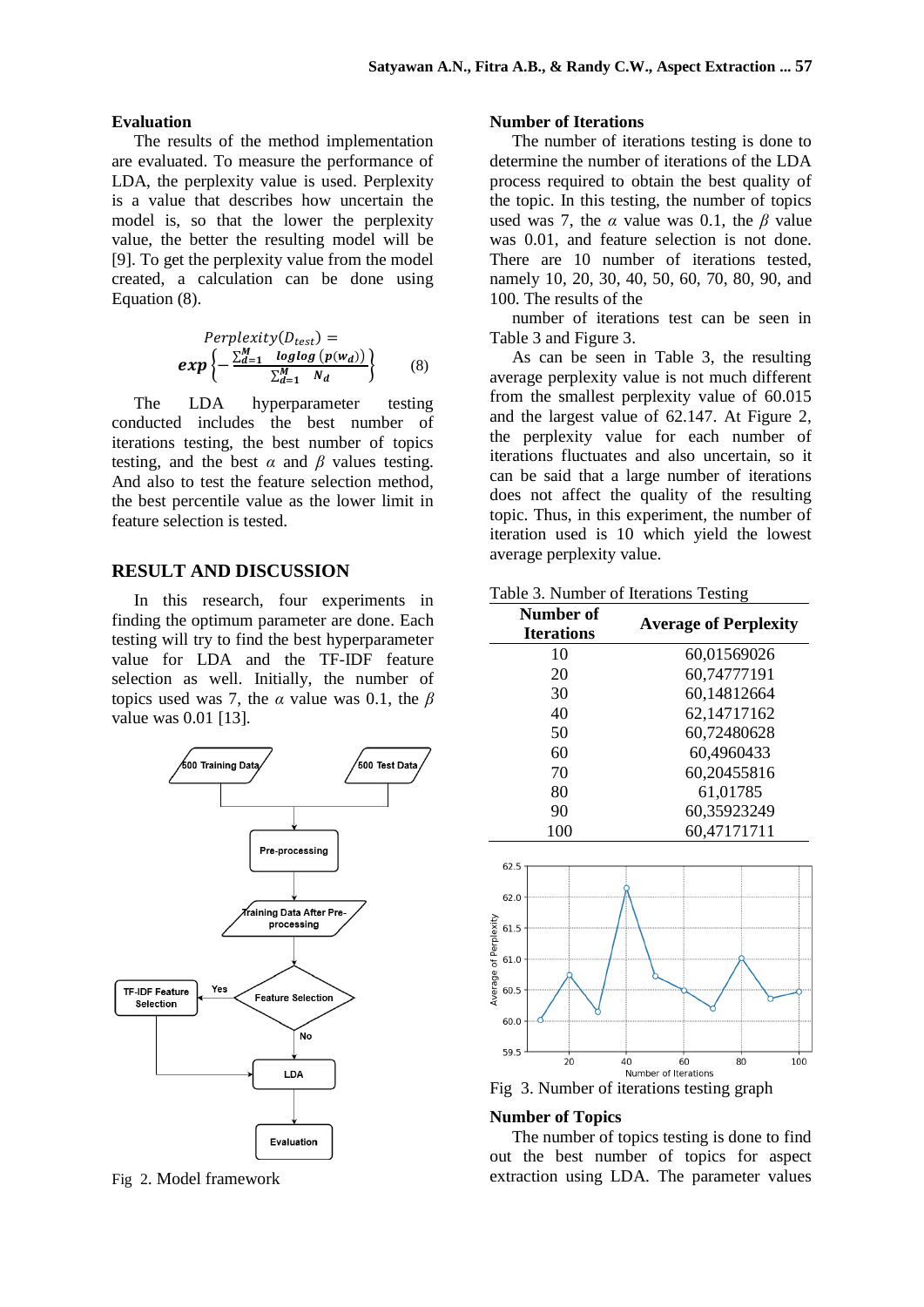used remain the same in the previous testing, namely the *α* value of 0.1 and the *β* value of 0.01. However, because the number of iterations does not affect the quality of the topic, the number of iterations used is 10 so that the computation time can be reduced. The number of topics tested are 2, 5, 10, 15, 20, 25, 30, 35, and 40. The test results for the number of topics can be seen in Table 4.

As can be seen in Table 4, the perplexity value decreases as the number of topics increases. The best number of topics determined using the elbow method [2] as can be seen in Figure 3. As can be seen in Figure 3, the elbows of the graph are on the number of topics 5, 10, and 15. To get the best number of topics, LDA was executed three times with the number of topics of 5, 10, and 15 respectively. The result is that 10 topics gives the smallest percentage of ambiguous topics compared to 5 and 15.

Table 4. Number of Topics Testing

| <b>Number of Topics</b> | <b>Perplexity</b> |
|-------------------------|-------------------|
| 2                       | 157,879           |
| 5                       | 77,88667          |
| 10                      | 46,70364          |
| 15                      | 34,81418          |
| 20                      | 28,8117           |
| 25                      | 23,18521          |
| 30                      | 20,25588          |
| 35                      | 18,13561          |
| 40                      | 16,24489          |



Fig 4. Number of topics testing graph

### **α and β Values Testing**

 $α$  and  $β$  values testing is done to determine the best  $\alpha$  and  $\beta$  values for aspect extraction using LDA. Two test scenarios are done. The first one where the  $\alpha$  and  $\beta$  values both increasing. The second one where the  $\alpha$  value

increasing and the *β* value decreasing. The *α* values used are 0.1, 0.2, 0.3, 0.4, 0.5, 0.6, 0.7, 0.8, 0.9, 1. While the *β* values used are 0.01, 0.12, 0.23, 0.34, 0.45, 0.56, 0.67, 0.78, 0.89, 1. The number of iterations used is 10 and the number of topics used is 10. The test results of *α* and *β* values can be seen in Table 5 and Table 6.

In each test scenario, the best combination of  $\alpha$  and  $\beta$  value is 0.1 and 0.01 (scenario 1) with the perplexity value of 46.98 and 1 and 0.01 (scenario 2) with the perplexity value of 35.01. When compared, the better combination of  $\alpha$  and  $\beta$  value is 0.1 and 0.01 compared to 1 and 0.01 because less clear topics are found. The graph of the each of the scenario testing can be seen in Figure 4.

Table 5. 1st Scenario of *α* and *β* Value Testing

| $\alpha$ |      | <b>Perplexity</b> |
|----------|------|-------------------|
| 0,1      | 0,01 | 46,98358914       |
| 0,2      | 0,12 | 65,16709189       |
| 0,3      | 0,23 | 80,78008111       |
| 0,4      | 0,34 | 93,27983594       |
| 0,5      | 0,45 | 100,9357222       |
| 0,6      | 0,56 | 119,757602        |
| 0,7      | 0,67 | 131,5270641       |
| 0,8      | 0,78 | 134,0401075       |
| 0.9      | 0,89 | 141,6319856       |
|          |      | 143,5700096       |

Table 6. 2nd Scenario of *α* and *β* Value Testing

| $\alpha$ | ß    | <b>Perplexity</b> |
|----------|------|-------------------|
| 0,1      | 1    | 190,5237431       |
| 0,2      | 0,89 | 174,6433409       |
| 0,3      | 0,78 | 162,0143474       |
| 0,4      | 0,67 | 148,0302188       |
| 0,5      | 0,56 | 128,2162396       |
| 0,6      | 0,45 | 88,00661544       |
| 0,7      | 0,34 | 70,43666933       |
| 0,8      | 0,23 | 52,63991443       |
| 0,9      | 0,12 | 43,95964157       |
|          | 0.01 | 35,01748026       |

### **Percentile Value Testing**

Percentile value testing is done to determine the percentile value that will be used in feature selection to increase LDA's performance in aspect extraction. The percentile values used are 10, 20, 30, 40, 50, 60, 70, 80, 90 with *α* 0.1, *β* 0.01, the number of iterations 10, and the number of topics 10. The results of percentile value testing can be seen in Table 7.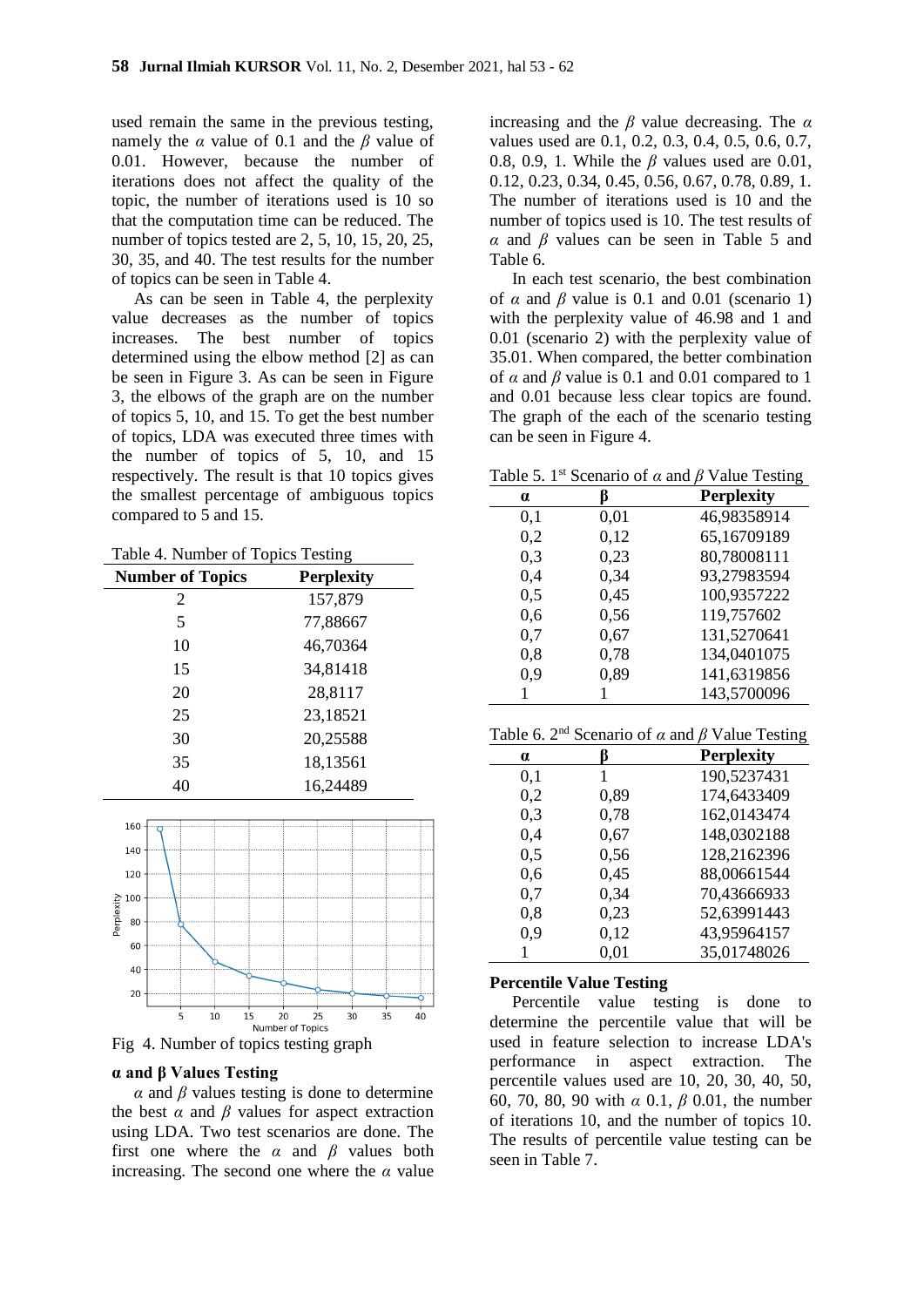As can be seen in Table 7 that the lowest perplexity value is obtained with the percentile value of 90, that is 5.9, so it can be said that for feature selection, the best value that can be used is 90. However, the percentile value from 10 to 50 does not change much. This is caused by the numerous 0.005 values on the TF-IDF average, causing the threshold value used in the percentile value of 10 to 50 to be the same.



Fig 5. (a) Perplexity of scenario 1, (b) Perplexity of scenario 2

### **Global Testing**

After getting the best hyperparameter value, global testing is conducted to show the results of the tests that have been done. In this global testing, 10 topics are used, the number of iterations is 10, the  $\alpha$  and  $\beta$  values are 0.1 and 0.01. Feature selection is also done using 90 as the percentile value. The perplexity value obtained is 6.12 and the resulting topics can be seen in Table 8. The results obtained can be said to be quite good with less clear topics, only 3 out of 10 topics. This confirms that the hyperparameter value chosen is correct and the TF-IDF feature selection method is sufficient to help LDA to produce good topics. The topics spread and words in each topic can be seen in Figure 6, Figure 7, and Figure 8.

For example, as can be seen in Table 8, the first topic consists of like, would, one, first, good, little, cream, time, think, need words. These words are too different from each other and don't give any clear meaning. As for the Skin Treatment topic, the words are skin, use,

moisturizer, feel, age, try, olay, even, great, anti. These words are clearly creating the meaning of beauty product or skin treatment.

| Table 7. Percentile Value Testing |  |  |
|-----------------------------------|--|--|
|-----------------------------------|--|--|

| <b>Percentile Value</b> | <b>Perplexity</b> |
|-------------------------|-------------------|
| 10                      | 25,03702307       |
| 20                      | 24,61226083       |
| 30                      | 24,38624955       |
| 40                      | 24,80392676       |
| 50                      | 24,04142863       |
| 60                      | 16,39125937       |
| 70                      | 16,39565084       |
| 80                      | 10,5326157        |
| 90                      | 5,900677961       |



Fig 6. Percentile value testing graph

## **CONCLUSION**

Based on the research that has been done about aspect extraction using LDA, it can be concluded that the appropriate hyperparameter values for the dataset used are the number of iterations 10, the number of topics 10, the  $\alpha$ and β values, namely 0.1 and 0.01. Also, the best percentile value for feature selection used is 90 for the dataset used, or in other words, only 10% of words in the dataset are used. By using this parameters the words that surrounds the topics shows the relevances.

This study is still in initial stage. Further investigation as well as to improve the research that has been done regarding aspect extraction with LDA are as follows: First, the resulting topics sometimes display words that are less important so that additional pre-processing is needed to eliminate less important words. Also, the feature selection method used is new so that for further research, other feature selection methods can be used or modification of the methods used in this study. Second, the amount of data in this study is limited to 500 due to constrained computing device. Third, in terms of  $\alpha$  dan  $\beta$  value there is a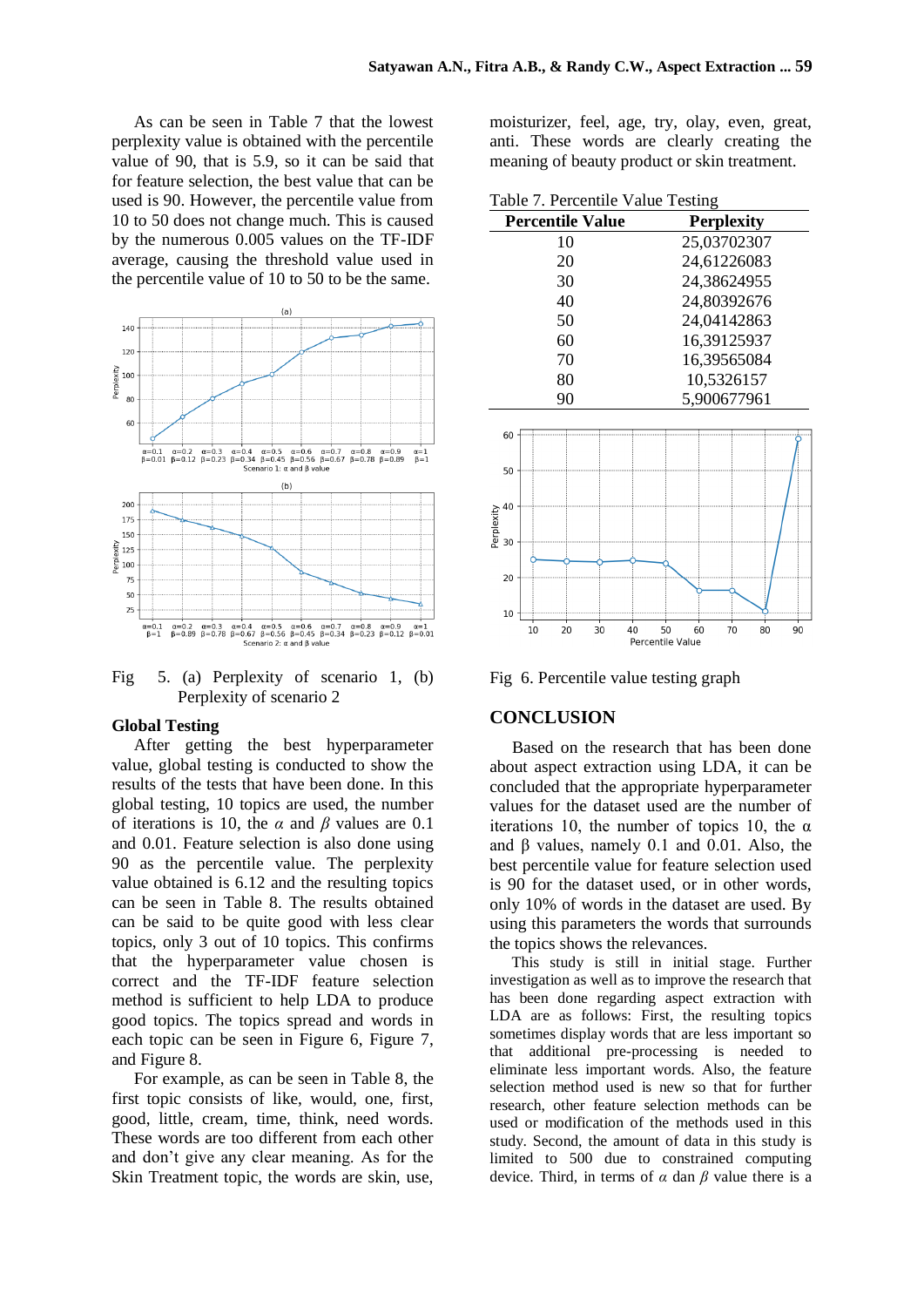need to find those value more objective. For example using optimization method. In this study both values are evaluated in turns.

| <b>Topics</b>  | Words                      |
|----------------|----------------------------|
| Unclear        | like would one first       |
|                | good little cream time     |
|                | think need                 |
| Skin Treatment | skin use moisturizer feel  |
|                | age try olay even great    |
|                | anti                       |
| Movie          | movie great good love      |
|                | kid watch enjoy family     |
|                | funny story                |
| Housing        | use clean wipe clorox      |
|                | love easy bathroom         |
|                | house everything make      |
| Hair Treatment | conditioner<br>hair<br>use |
|                | shampoo smell feel get     |

| Table 8. Global Testing Topics Result |
|---------------------------------------|
|---------------------------------------|

|           | really soft like          |
|-----------|---------------------------|
| Unclear   | look really color soft    |
|           | love find go lip buy      |
|           | make                      |
| Unclear   | use mop work change       |
|           | get bottle spray stop buy |
|           | start                     |
| Movie     | movie buy great original  |
|           | godzilla like one well    |
|           | good love                 |
| Laundry   | tide pod many laundry     |
|           | use detergent back know   |
|           | always bring              |
| Fragrance | love scent well work      |
|           | recommend great fresh     |
|           | smell try best            |



Fig 7. First topic(unclear) spreads and word relevance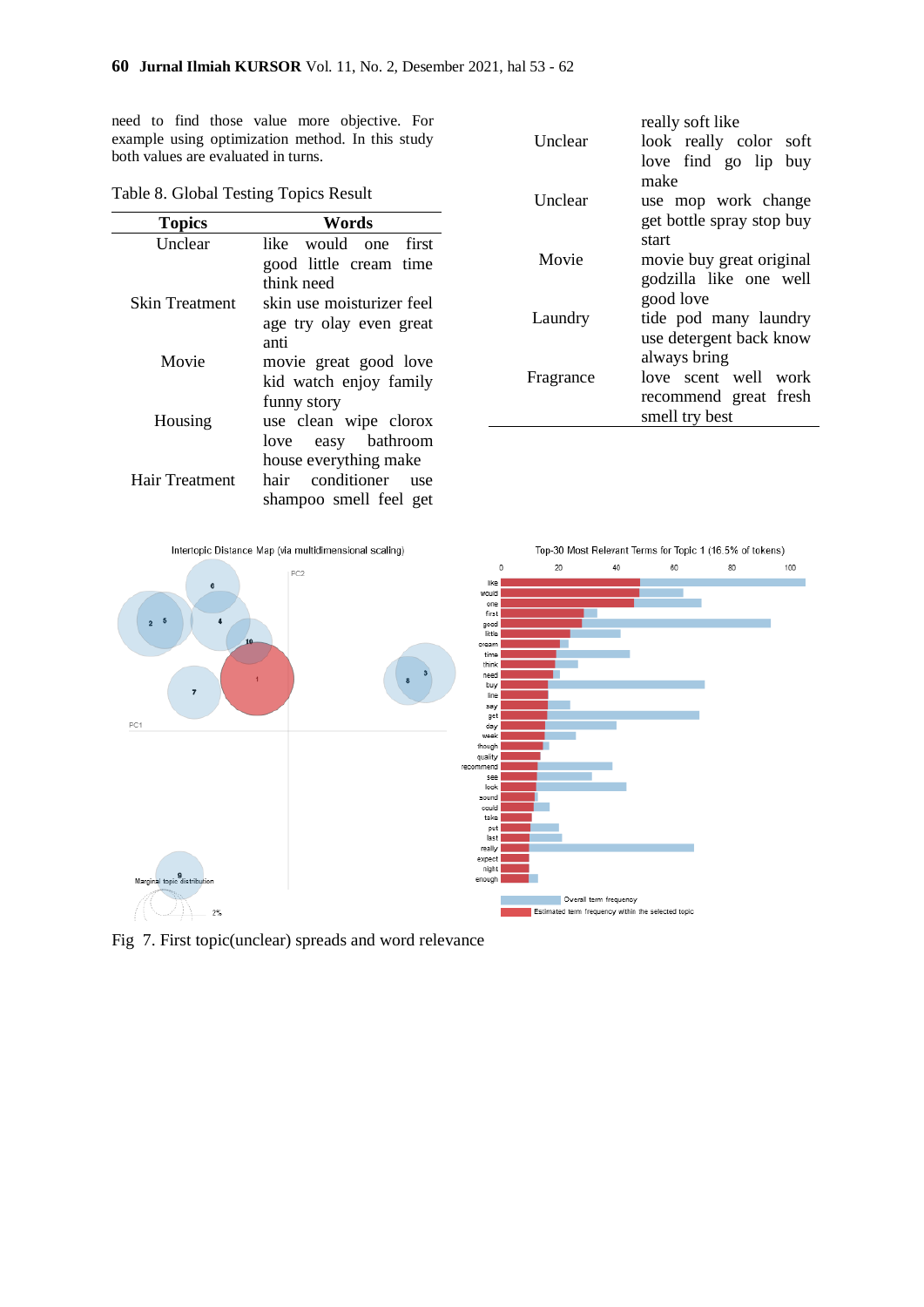





Fig 9. Ninth topic (laundry) spreads and word relevance.

## **REFERENCES**

- [1] S. Kemp and S. Moey, "Digital 2019 Spotlight: Ecommerce in Indonesia," 2019. [Online]. Available: https://datareportal.com/reports/digital-2019-ecommerce-in-indonesia.
- [2] V. Taecharungroj and B. Mathayomchan, "Analysing

TripAdvisor reviews of tourist attractions in Phuket , Thailand," *Tour. Manag.*, vol. 75, pp. 550–568, 2019.

[3] K. Bastani, H. Namavari, and J. Shaffer, "Latent Dirichlet allocation ( LDA ) for topic modeling of the CFPB consumer